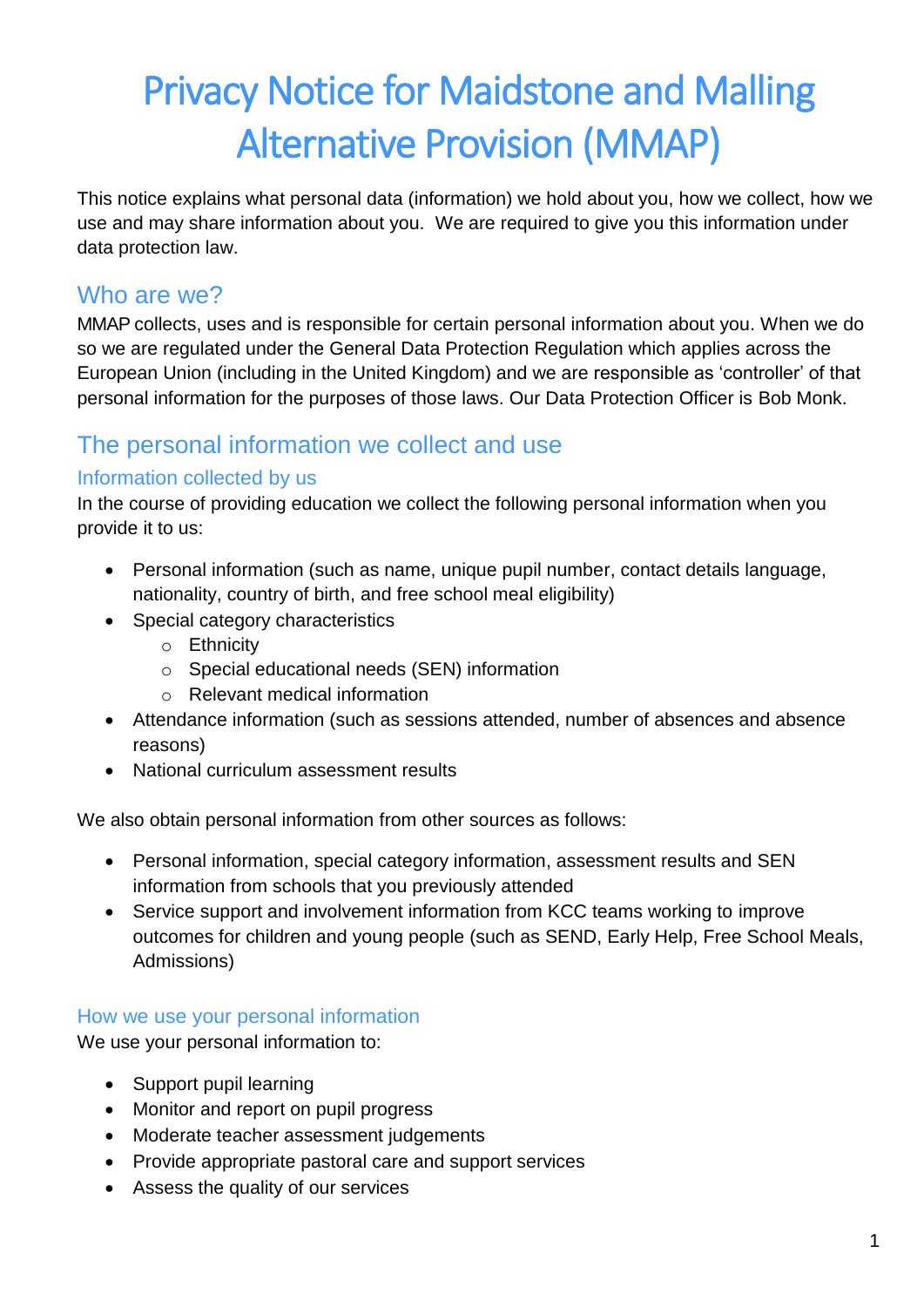- Comply with the law regarding data sharing
- Support you to decide what to do after you leave school
- Support or improve educational provision
- Ensure no children are missing education
- Support children at risk of permanent exclusion
- Support the primary, secondary and in-year admissions process
- Safeguard children and young people
- Improve the education and services we provide

#### How long your personal data will be kept

We will hold your personal information securely and retain it from the child/young person's date of birth until they reach the age of 25, after which the information is archived or securely destroyed.

#### Reasons we can collect and use your personal information

We collect and use pupil information under section 537A of the Education Act 1996, section 83 of the Children Act 1989, and to carry out tasks in the public interest. If we need to collect special category (sensitive) personal information, we rely upon reasons of substantial public interest (equality of opportunity or treatment).

If there is processing or sharing that relies on your consent, we will make this clear to you and ensure we seek your consent.

#### Who we share your personal information with

- Department for Education (DfE) (statutory for school funding and educational attainment policy and monitoring) and other government agencies and local authorities as required (e.g. to resolve funding queries)
- Kent County Council teams working to improve outcomes for children and young people (please see KCC's [Pupil Information](https://www.kent.gov.uk/about-the-council/information-and-data/access-to-information/gdpr-privacy-notices/education/pupil-information-privacy-notice) privacy notice for further details)
- Commissioned providers of local authority services (such as education services)
- Schools or colleges that you may attend after leaving us
- Local forums with schools and KCC representatives which support in-year fair access processes and support managed moves between schools
- Local multi-agency forums which provide SEND advice, support and guidance (such as Local Inclusion Forum Team (LIFT))
- Partner organisations signed up to the Kent & Medway Information Sharing Agreement, where necessary, which may include Police, school nurses, doctors and mental health workers and Kent Community Health NHS Foundation Trust
- Schools in our local collaboration, to enable the moderation of pupil assessment outcomes, to support collaborative working through joint analysis, and ensure children continue to receive appropriate education provision
- KCC has to share information with external moderators (teachers with recent relevant experience) of end of key stage assessments, to meet statutory requirements from the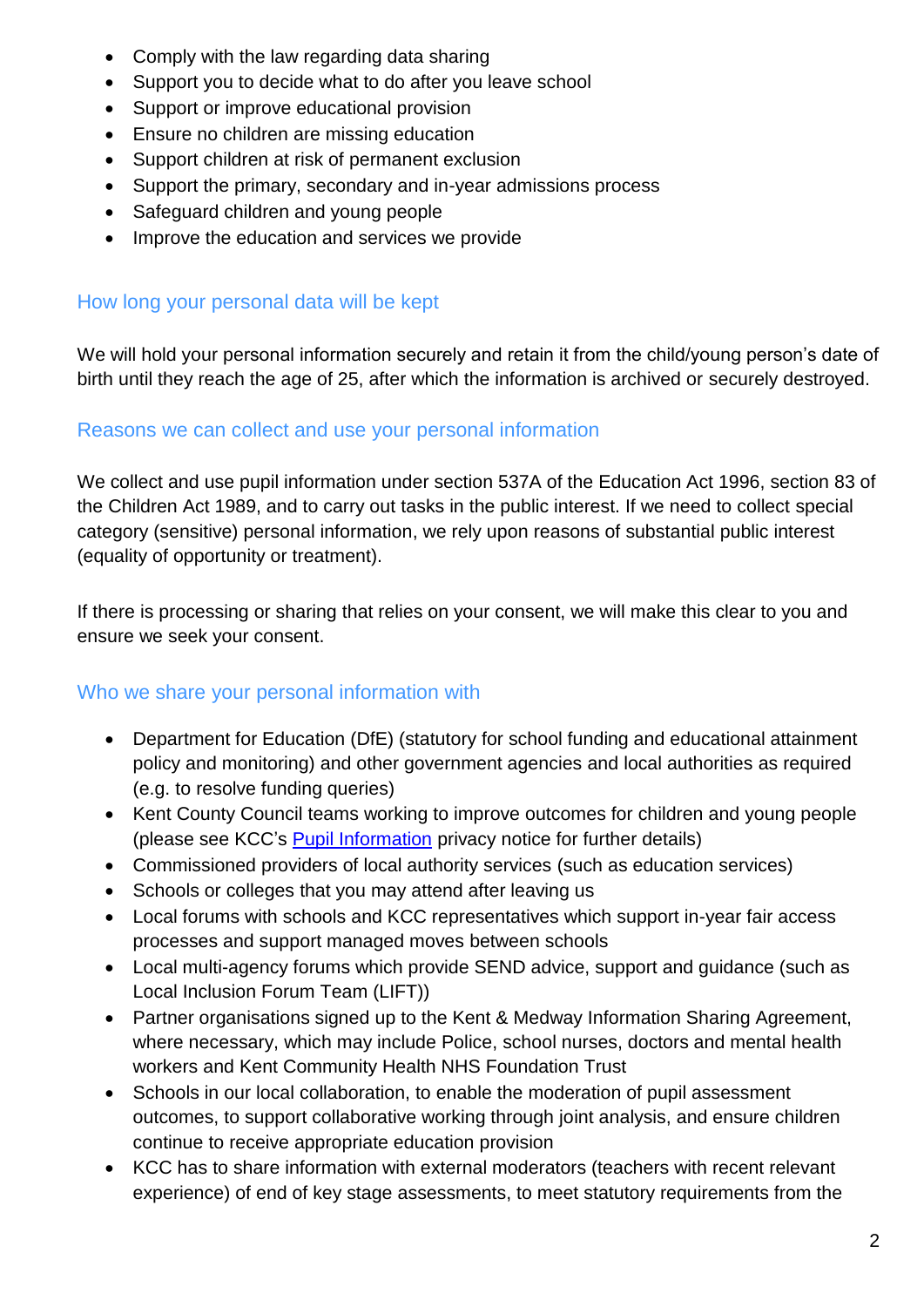Standards & Testing Agency (STA)

We will share personal information with law enforcement or other authorities if required by applicable law.

We are required to share information about our pupils with KCC and the Department for Education (DfE) under section 3 of The Education (Information About Individual Pupils) (England) Regulations 2013.

We are required to pass information about our pupils to the Department for Education (DfE) under regulation 4 of The Education (Information About Individual Pupils) (England) Regulations 2013.

#### **Aged 14+ qualifications**

For pupils enrolling for post-14 qualifications, the Learning Records Service will give us a pupil's unique learner number (ULN) and may also give us details about the pupil's learning or qualifications

### **Our pupils in Year 11**

We also provide additional pupil information to KCC to fulfil their responsibilities in relation to the education or training of 13-19 year olds under section 507B of the Education Act 1996:

- Intended destinations of pupils in Year 11 moving into Year 12
- Course offers for pupils in Year 11 moving into Year 12 (September Guarantee)
- Information for Kent Choices4U (careers advice and course application website)

Please see the following KCC privacy notices for further detail:

[Tracking Young](https://www.kent.gov.uk/about-the-council/information-and-data/access-to-information/gdpr-privacy-notices/education/cype-tracking-young-people-notice) People [Kent Choices](https://www.kent.gov.uk/about-the-council/information-and-data/access-to-information/gdpr-privacy-notices/education/kentchoices-privacy-notice)

#### **The National Pupil Database (NPD)**

The NPD is owned and managed by the DfE and contains information about pupils in schools in England. It provides invaluable evidence on educational performance to inform independent research, as well as studies commissioned by the DfE. It is held in electronic format for statistical purposes. This information is securely collected from a range of sources including schools, local authorities and awarding bodies.

We are required by law, to provide information about our pupils to the DfE as part of statutory data collections such as the school census and early years' census. Some of this information is then stored in the NPD. The law that allows this is the Education (Information About Individual Pupils) (England) Regulations 2013.

The DfE may share information about our pupils from the NPD with third parties who promote the education or well-being of children in England by:

- conducting research or analysis
- producing statistics
- providing information, advice or guidance

The DfE has robust processes in place to ensure the confidentiality of our data is maintained and there are stringent controls in place regarding access and use of the data. Decisions on whether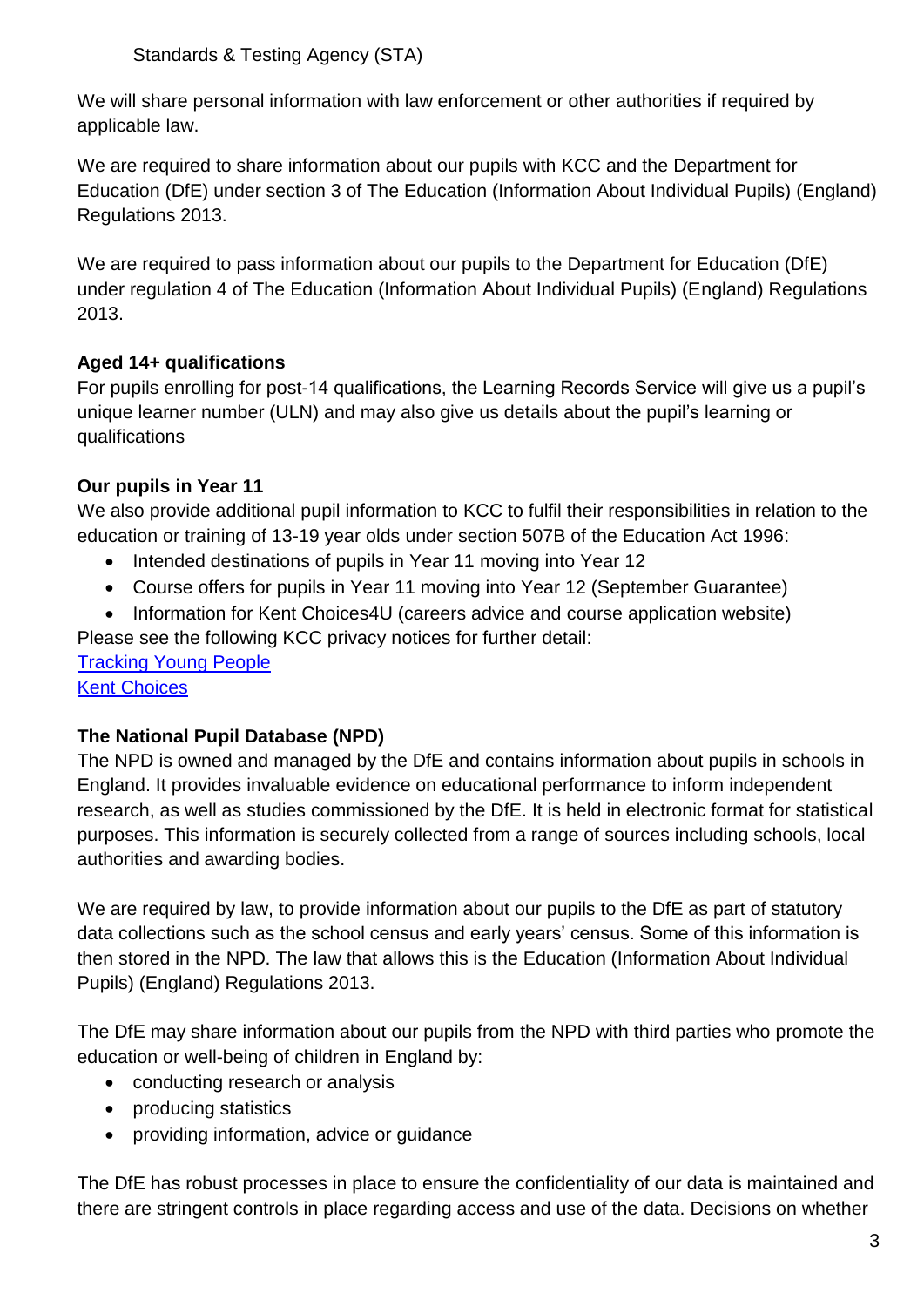DfE releases data to third parties are subject to a strict approval process and based on a detailed assessment of:

- who is requesting the data
- the purpose for which it is required
- the level and sensitivity of data requested: and
- the arrangements in place to store and handle the data

To be granted access to pupil information, organisations must comply with strict terms and conditions covering the confidentiality and handling of the data, security arrangements and retention and use of the data.

# Your Rights

Under the GDPR you have rights which you can exercise free of charge which allow you to:

- Know what we are doing with your information and why we are doing it
- Ask to see what information we hold about you (Subject Access Requests)
- Ask us to correct any mistakes in the information we hold about you
- Object to direct marketing
- Make a complaint to the Information Commissioners Office
- Withdraw consent (if applicable)

Depending on our reason for using your information you may also be entitled to:

- Ask us to delete information we hold about you
- Have your information transferred electronically to yourself or to another organisation
- Object to decisions being made that significantly affect you
- Object to how we are using your information
- Stop us using your information in certain ways

We will always seek to comply with your request however we may be required to hold or use your information to comply with legal duties. Please note: your request may delay or prevent us delivering a service to you.

For further information about your rights, including the circumstances in which they apply, see the guidance from the UK Information Commissioners Office (ICO) on individuals' rights under the General Data Protection Regulation.

If you would like to exercise a right, please contact Bob Monk.

## Keeping your personal information secure

We have appropriate security measures in place to prevent personal information from being accidentally lost, or used or accessed in an unauthorised way. We limit access to your personal information to those who have a genuine business need to know it. Those processing your information will do so only in an authorised manner and are subject to a duty of confidentiality.

We also have procedures in place to deal with any suspected data security breach. We will notify you and any applicable regulator of a suspected data security breach where we are legally required to do so.